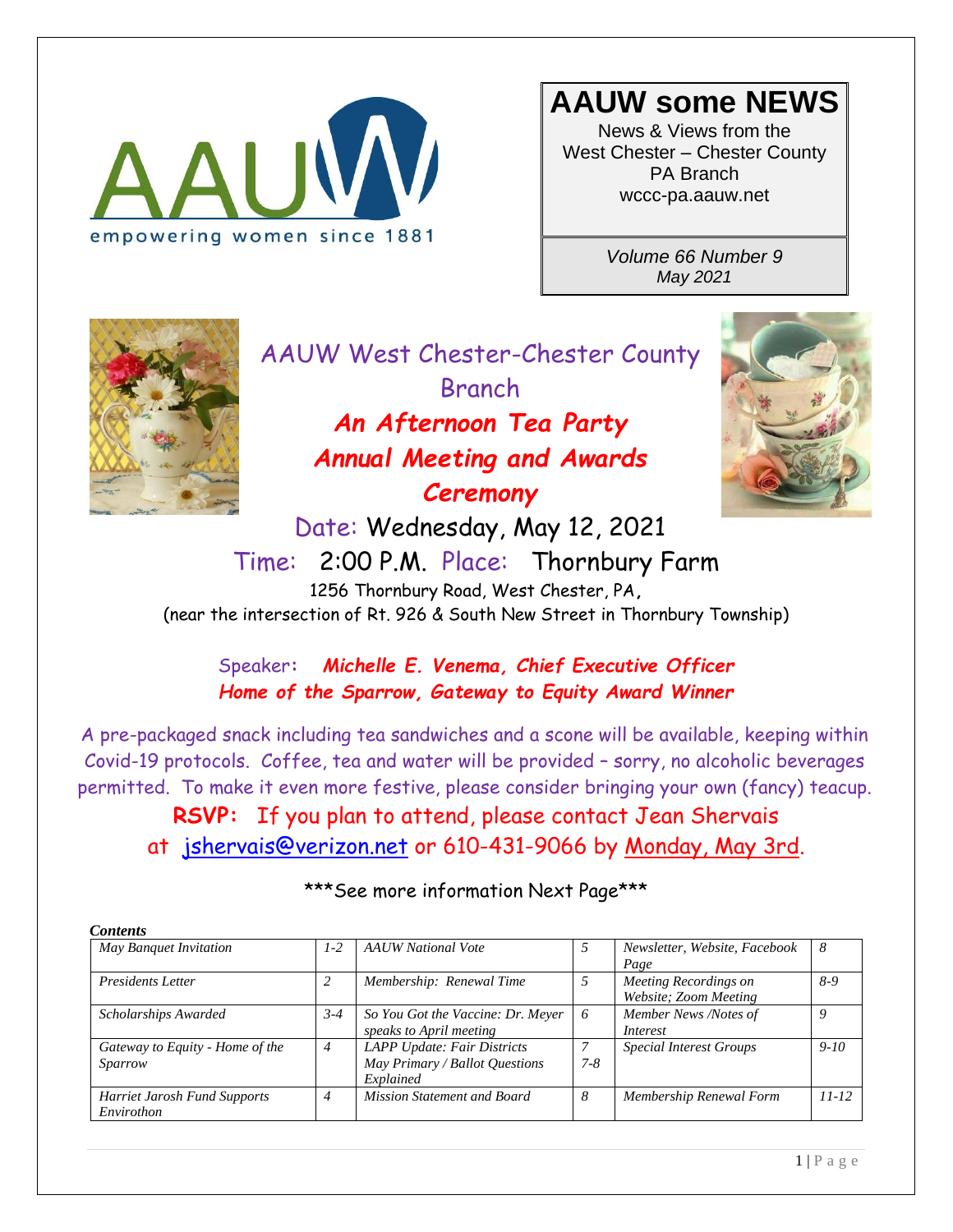### *Afternoon Tea Party Annual Meeting and Awards Ceremony (continued)*

AT THE TEA PARTY WE WELCOME YOU TO LOAN US YOUR DECORATED TEAPOT FROM THE 2020 FUNDRAISER TO USE AS CENTERPIECES.

This will not be a contest but the teapots will be displayed for all to enjoy. If you have your decorated teapot please contact Marie Knox [cell phone 610-496-3078 or email [marieknox@verizon.net\]](mailto:marieknox@verizon.net) to arrange for her to get it early so our organizing committee may use them to decorate the venue.



Mask wearing and social distancing will be enforced, but we are thrilled to be able to meet once again in person. Come out and enjoy yourself seeing your fellow members in person.



### *Letter from the President*

Where to begin? This past year has seen a whirlwind of changes that have restructured our lives in ways we never would have imagined. Now Spring is popping up all around us. Let it bring a smile to your face to know that better times are ahead. With the Covid vaccination program in full swing, we hope that with each passing day it will bring us closer to our "normal" lives.

Through it all, our branch has worked hard to reach our goals in a virtual world. We are in the process of completing our fourth star towards the AAUW National 5 Star Recognition Program, and I want to thank everyone who played a part in achieving those goals. We created a Covid 19 Scholarship which we renamed Pandemic Relief Scholarship and through your amazing generosity amassed \$2800 to be divided equally to two worthy students in addition to our yearly Allison Lawson Scholarship. Our LAPP committee recently held a virtual program on March 31 on Fair Districts educating our members and encouraging them to contact their state representatives on those issues. Our program vice presidents provided us with excellent monthly presentations culminating this

month with Dr. Christine Meyer who spoke on "So You've Been Vaccinated. Now What?". Our membership vice presidents maintained our membership and recently added two new members to the roster. As you can see, we are really making a difference in this virtual world.

It brings me great pleasure to have our final monthly meeting at a physical location! Please plan on joining us on May 12 banquet at Thornbury Farms in their outside pavilion at 2:00 p.m. See the invitation above, and if you have not done so already, RSVP to Jean Shervais if you can make it. The committee has planned a simple get together with light refreshments, and social distancing and masks will be in effect. We will close out the year by announcing our member recognition awards and Gateway to Equity winner, scholarship winners, 2021-22 budget, and electing our new officers for the coming year. We hope you can join us so we can reconnect with members in person and help set the stage for the 2021-2022 year.

Anne Anderko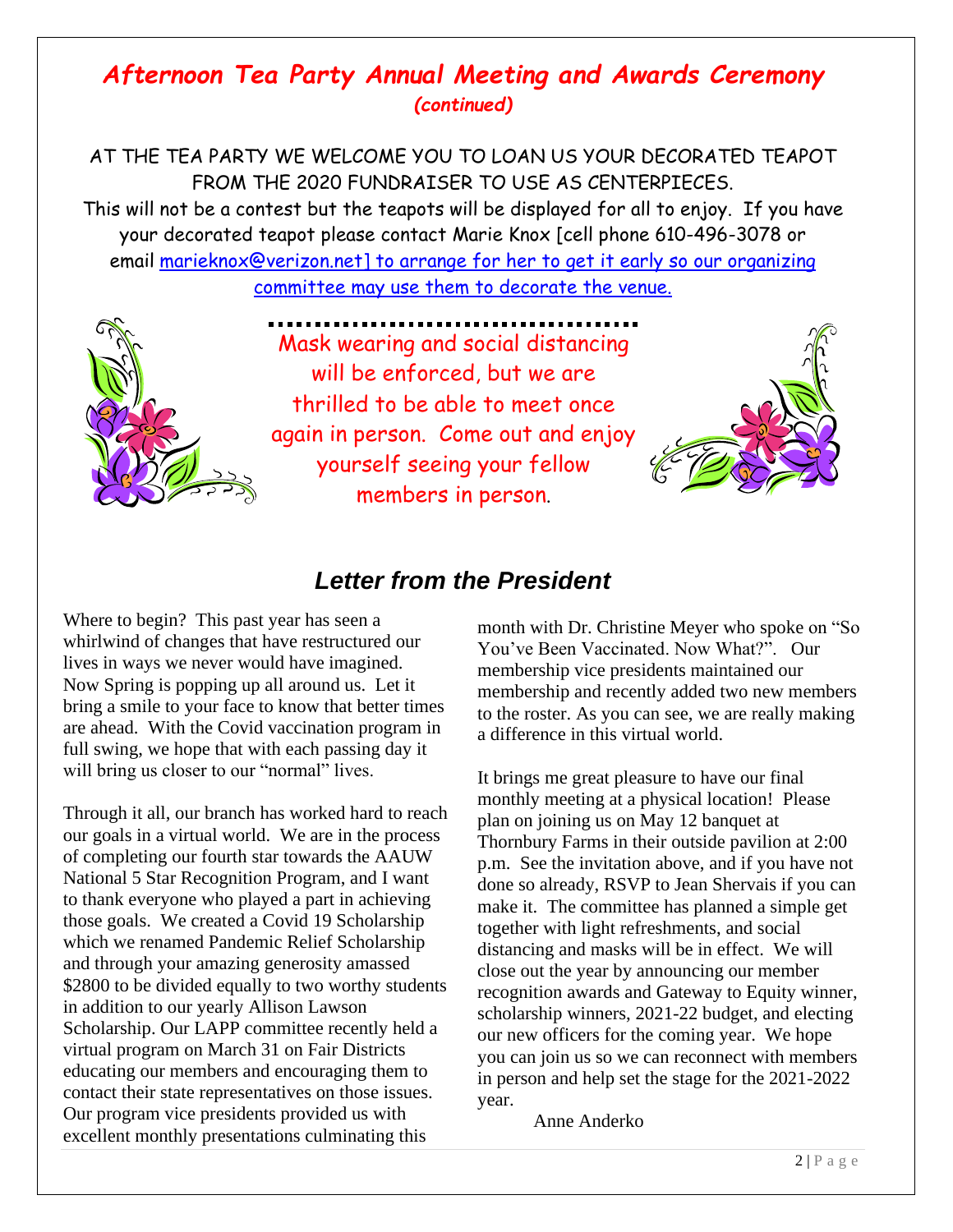### *AAUW awards scholarships and Gateway to Equity Award*

Three area women are receiving college scholarships from AAUW West Chester - Chester County as part of the branch's support of nontraditional women students whose education has been interrupted due to family obligations, employment, or lack of funding. In addition to the annual Alice Lawson Scholarship, providing a \$1,500 award, the branch added two Pandemic Relief Scholarships of \$1,400 each this year.

### *Alice Lawson Scholarship*



The Alice Lawson Scholarship winner is **Jaleesa Washington** of Downingtown. Jaleesa, the mother of an 11 year-old daughter, completed an Associate of Science/Business Management Degree at Harcum

*Jaleesa Washington*

College, with honors, in May 2020. She is currently enrolled in business administration at Bloomsburg University, with plans to continue at Temple University for a master's degree. Jaleesa has a goal of owning her own food business, which she has already named "Ja's Kitchen."

Her instructor at Bloomsburg University, Dr. Julie Ambrose, said that Jaleesa is exceptionally motivated, combining leadership skills and outstanding intellectual abilities. Dr. Ambrose writes, "After reading the biography of Alice Murphy Lawson, I believe Mrs. Lawson would have enjoyed meeting and supporting Jaleesa and her educational journey." In addition, Dr. Ambrose notes that Jaleesa is not only smart and hardworking, but also compassionate and a bit of a pioneer in her efforts to move her career forward.

### *Pandemic Relief Scholarships*

The winners of the Pandemic Relief Scholarships are Katelyn Hollis and Nichole Carter. Funds for these two special one-time scholarships were generously donated by AAUW members as a result of the economic challenges created by the pandemic on non-traditional women students.

**Katelyn Hollis**, a resident of Malvern, earned a Bachelor's Degree in Education from Ohio University in 2011. After working in education, she decided to step away from the field and moved to



*Katelyn Hollis*

Port au Prince, Haiti, where she became the director of an orphanage and house mother for children living there. In her three and a half years there, she says she learned about endurance from a global perspective. When she returned to the states, Katelyn discovered a special interest in becoming a registered dietician, which she believes is a result of her experiences as an educator in Haiti. She is currently enrolled at Immaculata University in the College of Adult Professional Studies, with a goal



*Nichole Carter*

of achieving a Bachelor of Science Degree in Nutrition/ Dietetics.

Phoenixville resident **Nichole Carter** is enrolled at the University of Valley Forge, majoring in Early Childhood Education. She has

*(continued on next page)*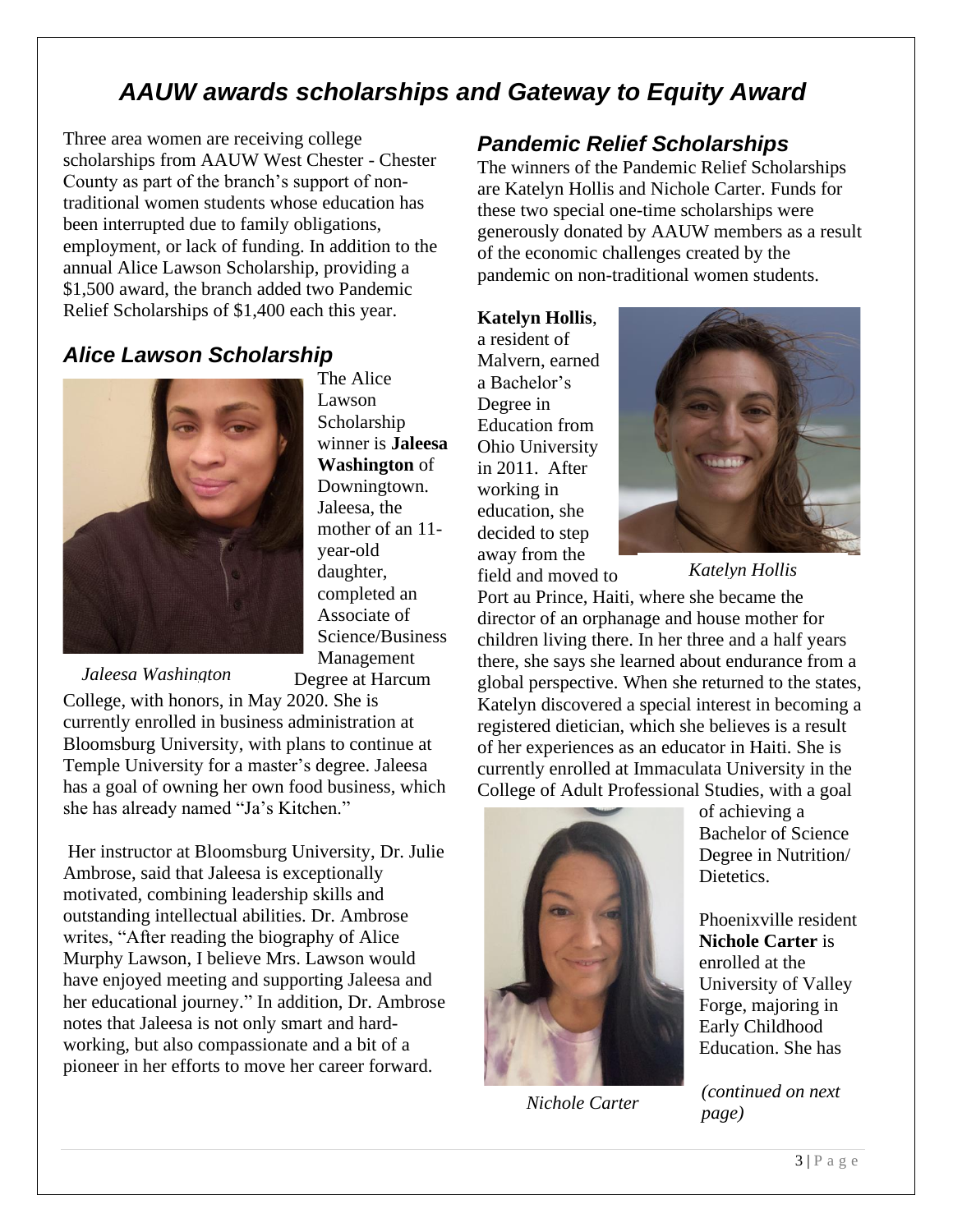### *Scholarships (continued)*

been engaged in this field for over 20 years, earning an Associate degree in 2015, and she is currently working on a Bachelor's degree at Valley Forge. One of her professors, Lorraine Fillipo, said Nichole is exceptional in many areas, such as her high level of commitment, initiative, and positive attitude. Nichole, the mother of three, said she has a passion and dedication for educating young children, and supporting the family unit. Nichole works as Lead Infant/Toddler Teacher at Mom's House of Greater Philadelphia in Phoenixville, and she hopes to continue working with children after graduation. She writes, "I look forward to changing the world…one family at a time."

The scholarship winners will be introduced at AAUW's Annual May Banquet being held at Thornbury Farm.

### *Gateway to Equity Award Winner: Home of the Sparrow*

Michelle Venema, CEO of Home of the Sparrow, winner of AAUW's annual Gateway to Equity award, will also be introduced at the AAUW's Annual May Banquet. She will share information about the non-profit's work assisting women and children in finding stable housing and avoiding homelessness. The Gateway to Equity Award honors an organization that has shown by action and philosophy the promotion of the AAUW mission to advance equity for women and girls through advocacy, education, and research.



### *Harriet Jarosh Environmental Education Fund Supports Envirothon*

*-- Nancy Dore*

This year we again sponsored the Chester County Envirothon from the Harriet Jarosh Environmental Education Fund. The event was held virtually on April 14, 2021. The Envirothon is organized by the Chester County Conservation District. The current issue for 2021 was "Water Resources Management: Local Control and Local Solutions."

#### *About the Envirothon*

Hundreds of teachers and professionals throughout



Pennsylvania guide high school students through this natural resource environmental education program that combines

classroom learning and outdoor activities. This exposure to nature and seeing how humans impact the natural world provide invaluable lessons for understanding ecosystems and our environment. This year, more than 300 Envirothon participants representing 110 schools in 47 counties competed in Pennsylvania's first-ever, weeklong, online Envirothon Challenge. During each day of the Challenge, individuals completed a 20-question quiz that focused on one of the five-station topics – Soils and Land Use, Current Issues, Wildlife, Aquatic Ecology, and Forestry.

#### *About the Harriet Jarosh Environmental Education Fund*

In honor of Harriet Jarosh (1939-2012), a longtime member of AAUW West Chester-Chester County (AAUW WC-CC), a generous gift from the Jarosh Family allowed for an environmental education fund in her name to be established. The fund provides grants to support environmental education and activities at the elementary and/or secondary level in the Chester County Public Schools. Environmental education was one of her major interests; the AAUW WCCC Harriet Jarosh Environmental Education Fund honors Harriet's spirit and interest in the environment.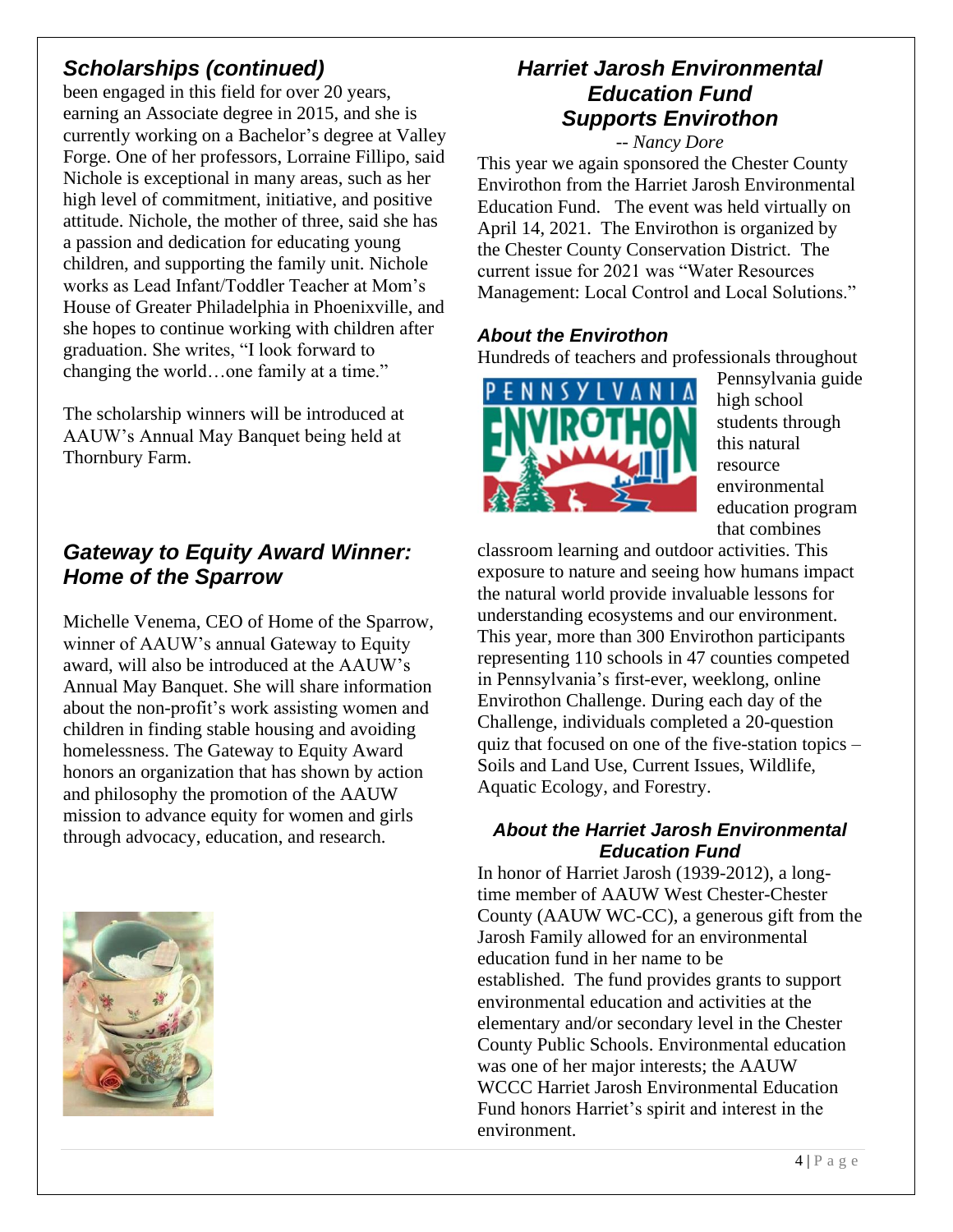### *AAUW National Voting Information: Please Let Your Voice Be Heard*

You may remember the last two Newsletters in which Eva Kaufmann clearly explained the move of AAUW-National to revise the bylaws to remove the membership requirement of a college degree. There are many reasons for this move, most importantly the idea that the degree requirement discriminates against women who may be highly supportive of our mission but do not have the requisite higher education. By changing the membership requirement, National hopes that we will attract a greater number of younger members as well as become eligible for funds and grants that do not fund organizations that discriminate in any way.

The board of our Branch passed a unanimous resolution in support of the change but each member has her own opportunity to make her voice heard by voting in the AAUW National elections which are being held from **April 7 – May 17.**

Members of our Branch have received an email invitation including login credentials to vote online in the National elections, and we really hope you will participate. Unfortunately, many of the emails have been going into SPAM folders and if you have a gmail account, it will be in your Promotions folder. If you haven't already received your invitation, please go into your other folders and search for it. The sender was **Shannon Wolfe** so it might have gotten past you! The voting is very easy and takes about a minute. If National does not have a valid email for you, you should have received a paper ballot.

Thank you so much for your support of all our efforts. This is an important issue, and everyone should take this opportunity to make her views known.

### *MEMBERSHIP: It's Renewal Time!*

*-- Patricia Schultz & Susan Skiles*

We are slowly overcoming a challenging year for all of us. Our branch has managed to maintain all the monthly meetings and most of the special interest groups via Zoom. Thanks to all of you who helped with this endeavor. We are all looking forward to the 2021-22 year as being one where we can see each other in person!

The renewal form has been sent out via email and is included at the end of this newsletter. You will notice a couple of changes:

- The National dues have been raised to \$62 which raises the total dues to \$88. The branch and state dues remain the same.
- Also, we are no longer asking for higher education information, which gives more space for other information. Please fill out page two regarding your Special Interests.

We always welcome new members so please don't hesitate to invite a friend (or 2!) to join. Word of mouth works!

Please send your form with your check to Patricia's address on the form. We are looking forward to "seeing" you all in September if not before!

Patricia: 610-436-9752 pls@patriciaschultz.com Susan: 610-431-4278 [whimziecieux@gmail.com](mailto:whimziecieux@gmail.com)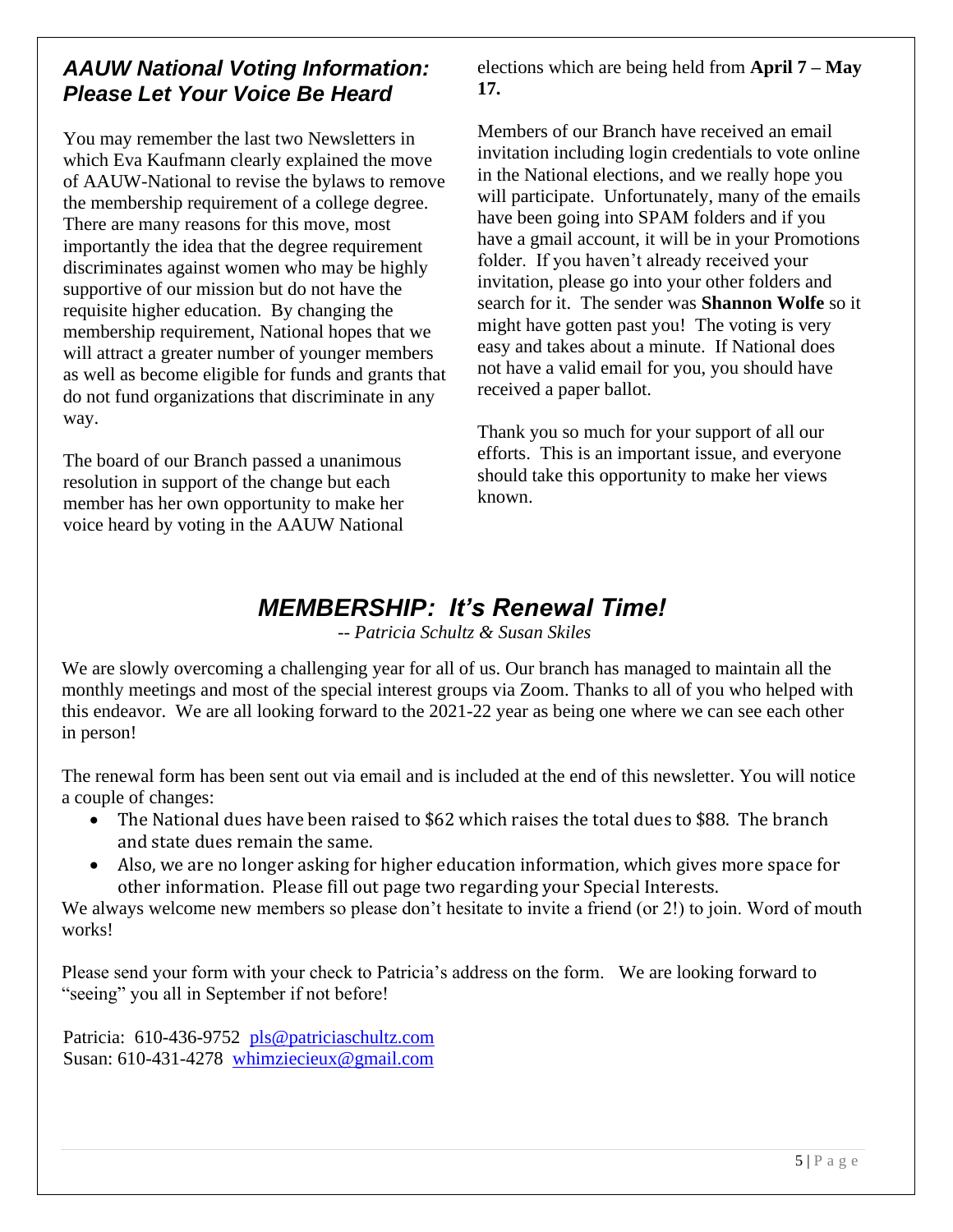### *"So You've Been Vaccinated. Now What?" Dr. Christine Meyer Spoke at April Meeting*

*-- Toni Gorkin*



Dr. Christine Meyer addressed the issue of Covid vaccine and safety, a matter of great concern to chapter members, at the April meeting. One

message that came out clearly was that you are very much protected from catching the Covid virus illness once you have completed vaccination and waited two weeks for it to take effect. "It's like armor," she stated. Depending which vaccine you receive, completed vaccination may be one or two shots. The period of two weeks after the second shot ensures the immunity develops fully in your body.

In facilitated Question and Answer format facilitated by Jean Speiser, Dr. Meyer answered many questions for members, among whom the pandemic, the availability of vaccines, and the actions required to ensure safety have been topics of conversation at our Zoom get-togethers for lit and other special interest groups. Asked about travel, Dr. Meyer said, " $Go \dots go \dots go!$  If you are fully immunized, you are wearing a suit of armor, and you should do what gives you joy in life. These are the most effective vaccines ever." She suggested balancing the idea that you can get there safely with the fact that some areas are still closed down, and it would pay to hold off until 2022. It is safe to exercise, i.e., to go to the Y for water exercise, once fully immunized.

When asked about variants, the doctor said the vaccines do protect against some of the variants. If other variants become a problem, the vaccine development process is great and the vaccines can be adjusted for variants if necessary. We should expect to have to get boosters at some point,

though that is unclear, as we do with some other immunizations.

About wearing a mask, for example on an airplane or a cruise ship, she encouraged continuing to wear one. Although once immunized you are protected, masks have become a symbol of following the rules and being responsible. She noted we are in a public health emergency not a personal health emergency, with measures addressing those at risk. We are moving toward herd immunity, but in her opinion, it may not need 100% vaccination. Regarding the concerns about the J&J vaccine, she noted how miniscule the risk of blood clots is, and doctors are becoming more educated about the special measures to address the few cases. And yes, it's safe to play bridge without your mask once everyone is vaccinated. And to hug your grandchildren.

Dr. Meyer answered questions about children and the virus. She said children do well, as their strong immune systems shut the virus down; the flu has been more deadly for them. Kids need to play, she urged, and while it was proper to shut them in while the older and more vulnerable were at risk at the beginning of the pandemic, now with increasing vaccination of the older population, kids should be allowed to be active. She anticipated younger people becoming eligible for the vaccines. As for nursing mothers and those in advanced pregnancy, the baby shares the mother's immunity passively, getting antibodies, just as with other immunity; the vaccine itself is not passed to a baby.

She noted that while case numbers may appear to be rising, this is the result of some of the opening up, especially with children returning to school. But hospitalizations and deaths are not rising, and the medical community has learned a lot about treating those who do get sick. She is a strong advocate for taking the vaccine, for personal health and for the general population's safety, and has worked to help people get the vaccine during the time of scarce appointments.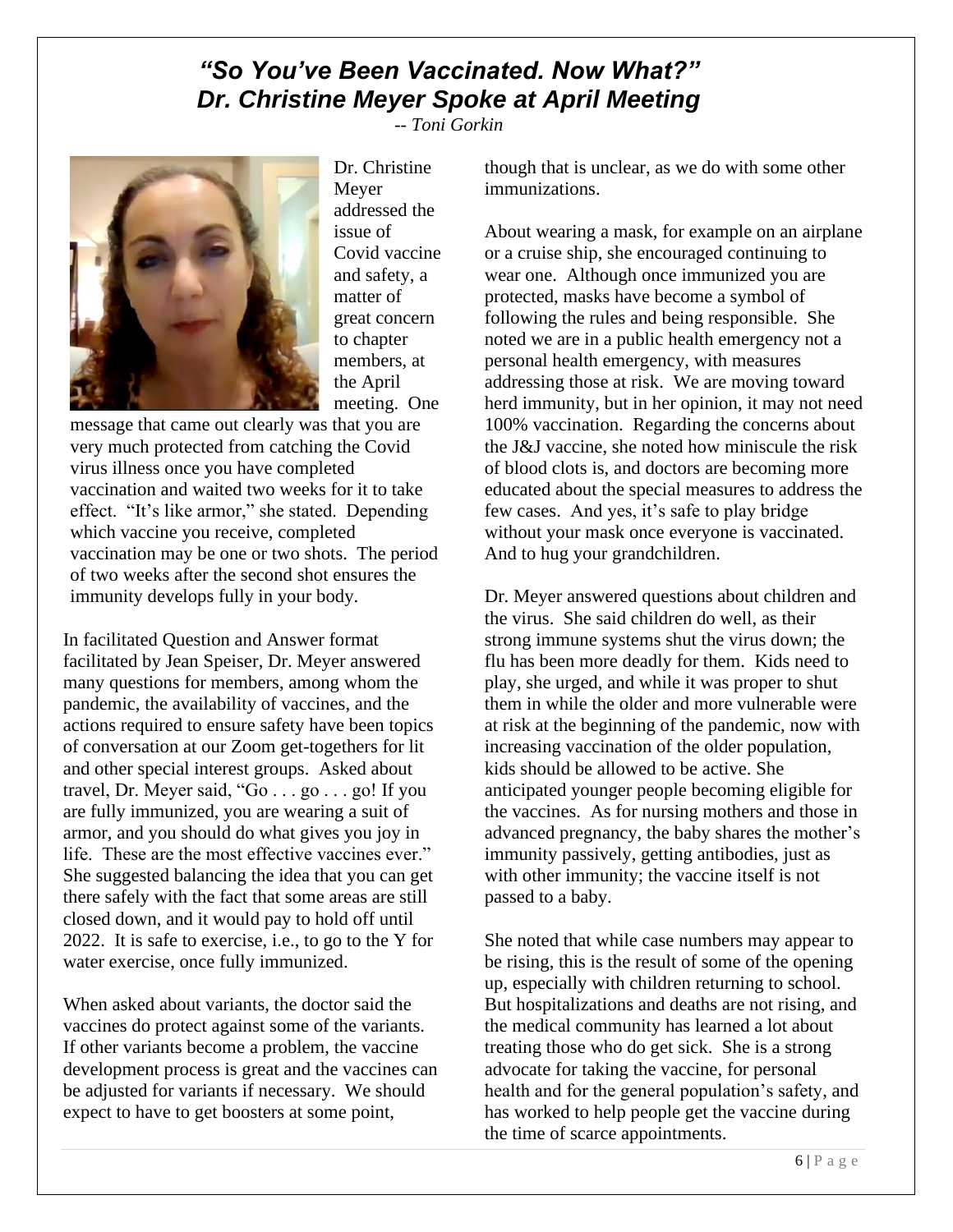## *LAPP Update Fair Districts for Pennsylvania*

#### *-- Deb Liczwek*

On March 31, we held our first public event addressing redistricting in PA. Charlie Day from Fair Districts PA discussed the redistricting process, the importance of the census results and the impact of drawing appropriate districts. His presentation is available at this link:

#### <https://vimeo.com/531533893/7cd602e50b>

It is valuable to be educated about our legislative process and issues, but it isn't sufficient: we must ACT. If you support what Mr. Day shared, please call, email, or send post cards to your state representatives with the following information:

Dear Representative X:

As one of your constituents, I urge you to support LACRA (Legislative and Congressional Redistricting Act), HB22. Many of the districts in our state are clearly carved to support legislators and not citizens. This must be remedied.

Additionally, I ask that you oppose closed-door redistricting; the citizens of Pennsylvania have a right to know what is being proposed and discussed. It is vital that redistricting be transparent.

Thank you for your consideration, **SIGN YOUR NAME PROVIDE YOUR ADDRESS (so that they know you are a constituent)**

Dear Senator Y:

As one of your constituents, I urge you to support LACRA (Legislative and Congressional Redistricting Act), SB222. Many of the districts in our state are clearly carved to support legislators and not citizens. This must be remedied.

Additionally, I ask that you oppose closed-door redistricting; the citizens of Pennsylvania have a right to know what is being proposed and discussed. It is vital that redistricting be transparent.

Thank you for your consideration, **SIGN YOUR NAME PROVIDE YOUR ADDRESS (so that they know you are a constituent)**

You can find your representatives names, phone and an active link to their email:

| <b>PA Representative -</b>  | <b>PA Senate - District</b>      |
|-----------------------------|----------------------------------|
| <b>District</b>             |                                  |
| John A. Lawrence $(R) - 13$ | Carolyn T. Comitta (D) - 19      |
| 610) 869-1602               | $(717)$ 787-5709 or $(610)$ 692- |
|                             | 2112                             |
| Christina D. Sappey $(D)$ - | John I. Kane (D) - 9             |
| 158                         | (717) 787-4712 or (717) 756-     |
| 484-200-8264                | 1548                             |
| Dianne Herrin (D) - 156     | <b>Katie J. Muth (D)</b> - 44    |
| $(610) 696 - 4990$          | $(717)$ 787-1398 or $(610)$ 792- |
|                             | 2137                             |
| Dan K. Williams (D) - 74    | Timothy P. Kearney (D) - 26      |
| (484) 200-8256              | $(717)$ 787-1350 or $(610)$ 544- |
|                             | 6120 or 610-352-3409             |
| Kristine C. Howard (D) -    |                                  |
| 167                         |                                  |
| $(610)$ 251-1070            |                                  |
| Danielle Friel Otten (D) -  |                                  |
| 155                         |                                  |
| $(484)$ 200-8259            |                                  |
| Tim Hennessey $(R)$ - 26    |                                  |
| $(610)$ 326-2626            |                                  |

### *2021 Municipal Primary Election*

### **Information for WC-CC AAUW Members: PA Primary Voting PLEASE VOTE ON MAY 18!**

Tuesday, May 18th is our Pennsylvania Primary. While voting has always been important, the last few years demonstrated how vital it is to make your voice heard.

There are three ballot questions. This means INDEPENDENTS can vote in this primary. You do not need to be registered with a party to vote in this primary. Before voting familiarize yourself with the three referendum questions. Two affect the Governor's power to act in an emergency. The third question impacts equal rights protections within our state constitution. See next page.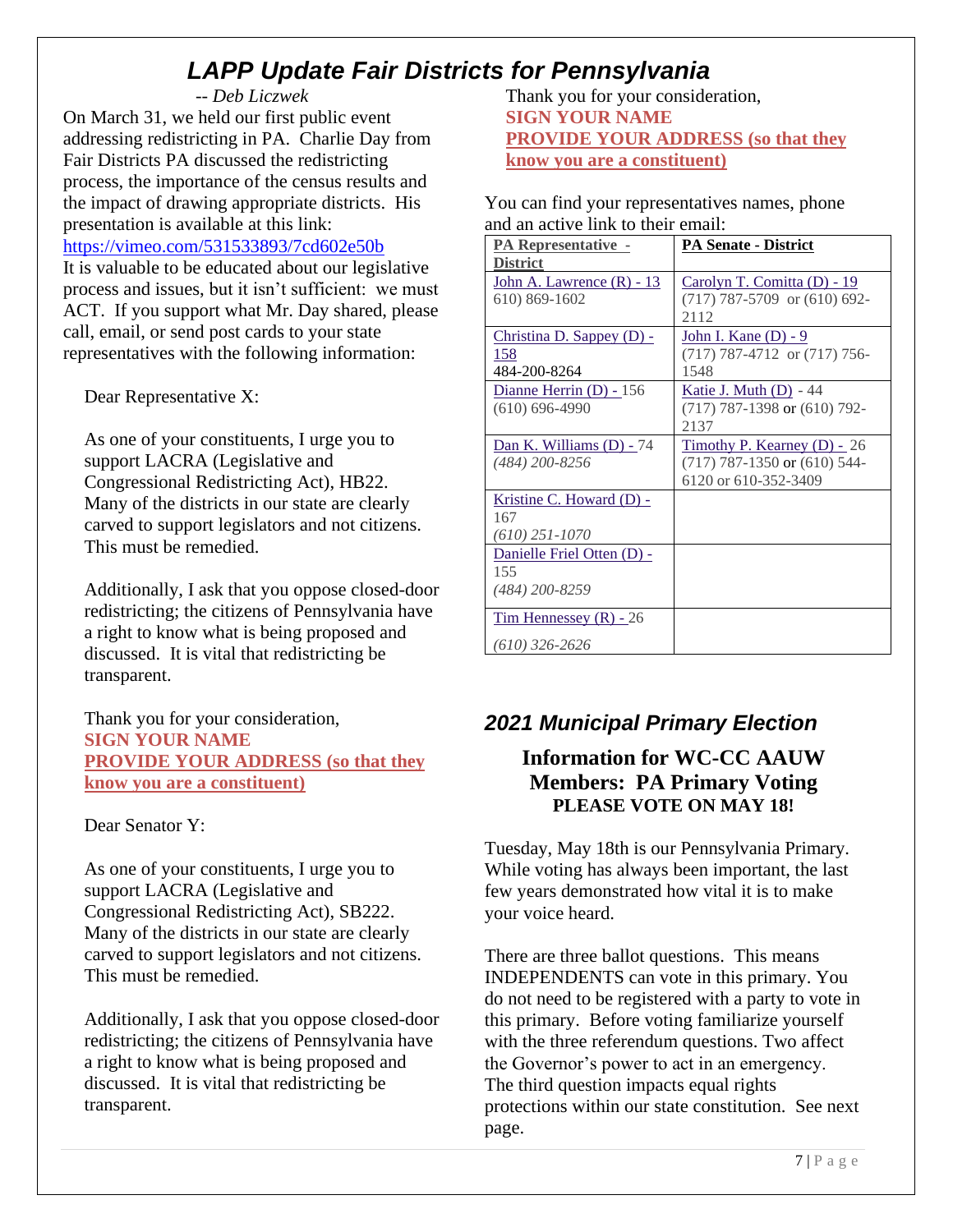

#### **USE** [www.votespa.com](https://gcc01.safelinks.protection.outlook.com/?url=http%3A%2F%2Fwww.votespa.com%2F&data=04%7C01%7C%7Cd211747338fb46d4956b08d8c9409838%7Ce95f1b23abaf45ee821db7ab251ab3bf%7C0%7C0%7C637480626569257706%7CUnknown%7CTWFpbGZsb3d8eyJWIjoiMC4wLjAwMDAiLCJQIjoiV2luMzIiLCJBTiI6Ik1haWwiLCJXVCI6Mn0%3D%7C1000&sdata=c0T%2B%2F9rvPG8%2FHthTfyGxz8XBbTKb%2B8wq3Euj5Nqq8pw%3D&reserved=0) **(PA's OFFICIAL VOTER INFORMATION WEBSITE) to:**

- **1. Register to Vote**
- **2. Confirm your registration**
- **3. Make any needed changes**
- **4. Find your polling place**
- **5. Apply for a mail-in ballot**
- **6. Check status of your mail-in ballot**
- **7. Access more voter information**

*AAUW Mission Statement: To advance gender equity for women and girls through research, education, and advocacy. Our Chapter – 2020-2021:*

| Toni Gorkin            | <b>Newsletter Editor</b>             |
|------------------------|--------------------------------------|
| 610-363-7627           | tgorkin@gmail.com                    |
| Newsletter email       | tgorkin@gmail.com                    |
| Anne Anderko           | <b>Branch Co-President</b>           |
| 484-885-4943           | ananderko@msn.com                    |
| Janet Kane             | <b>Branch Co-President</b>           |
| 610-399-1149           | jfentonkane@gmail.com                |
| Barbara Lathroum       | <b>Co-Vice President for Program</b> |
| 610-321-9783           | blathroum@gmail.com                  |
| Jean Speiser           | Co-Vice President for Program        |
| 610-738-3363           | jeansp@gmail.com                     |
| Patricia Schultz       | <b>Membership Co-Vice President</b>  |
| 610-436-9752           | pls@patriciaschultz.com              |
| <b>Susan Skiles</b>    | <b>Membership Co-Vice President</b>  |
| 610-431-4278           | whimziecieux@gmail.com               |
| <b>Diane Dougherty</b> | <b>Recording Secretary</b>           |
| 610-363-9399           | joedidoc@gmail.com                   |
| Carol Haaf             | <b>Corresponding Secretary</b>       |
| 610-299-8801           | <u>carolahaaf@verizon.net</u>        |
| <b>Susan DeGeorge</b>  | <b>Financial Officer</b>             |
|                        | suzydegeorge@yahoo.com               |

*Branch Website* [wccc-pa.aauw.net](http://wccc-pa.aauw.net/)

#### *Newsletter*

The newsletter is published by the first of each month. The **deadline for submissions is the 10th of the month** to ensure the issue can be distributed on the first of the next month. Please send emails to **[tgorkin@gmail.com](mailto:tgorkin@gmail.com) -- note change in email address.** Thank you to everyone who contributes to these issues; it can't be done without you! – *Toni Gorkin*

### *Facebook Page*

Don't forget to check our Facebook Page. It's **AAUW Chester County PA**. Thank you to Alice Lenthe for running it.

#### *Website*

Check it out at [wccc-pa.aauw.net.](http://wccc-pa.aauw.net/) Also, a reminder: The website and Facebook page are most effective if they have up-to-date information. It is our public face. If you are sending Toni Gorkin pictures for the newsletter, make sure to copy them to Sandy Alexander at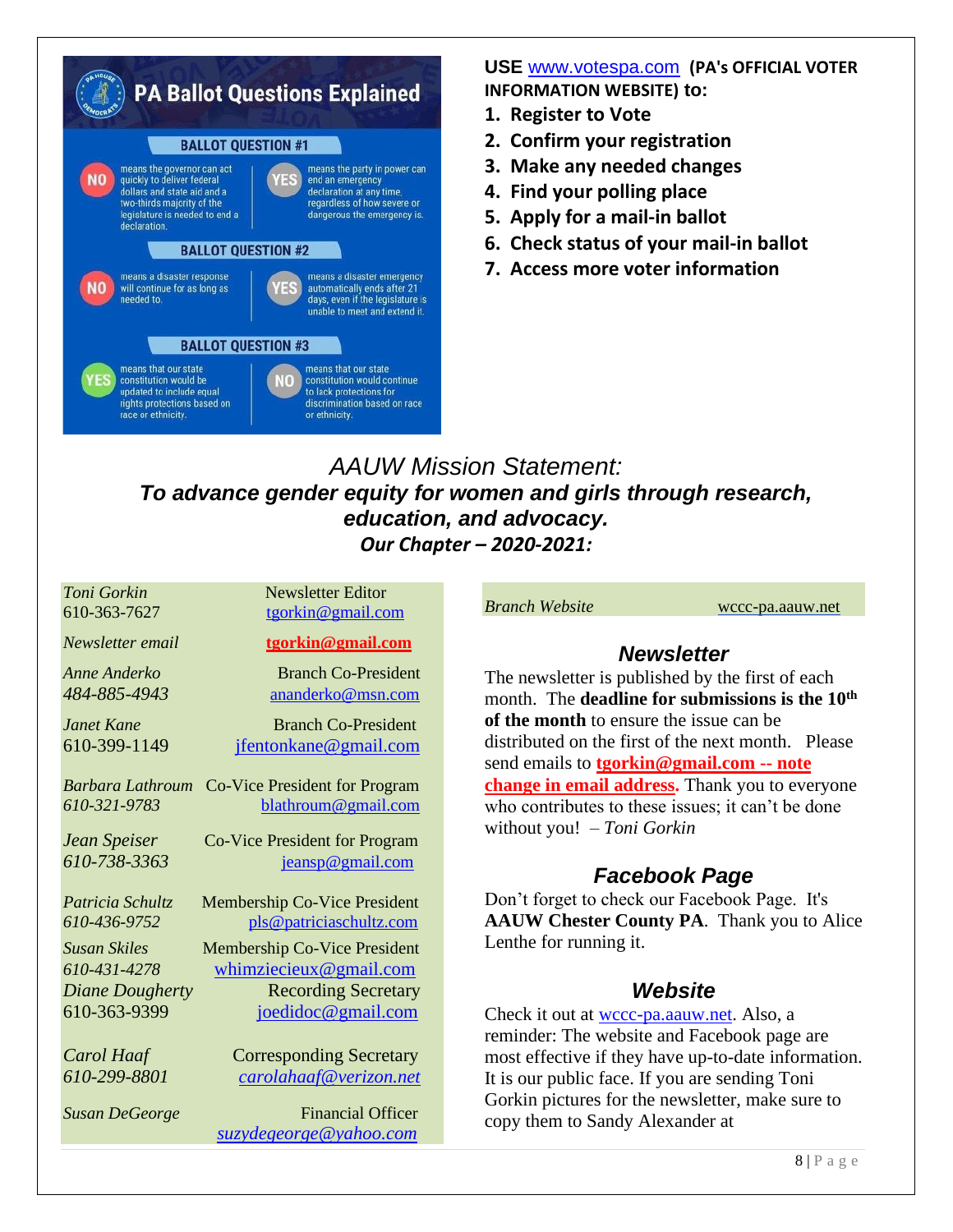[frau.salexander@gmail.com](mailto:frau.salexander@gmail.com) and Alice Lenthe at [alicelenthe@gmail.com.](mailto:alicelenthe@gmail.com.%20Sometimes) Sometimes a picture is worth a thousand words!

### *Reminder: Videos of Branch Programs Available to Stream*

Did a schedule conflict or technological problem keep you from attending a branch program? You can stream recordings of the programs from our website – it's as easy as streaming on Netflix or Hulu! Here are the four easy steps to do it.

1. Just visit wccc-pa.aauw.net and click on **Members Only** under **About Us**.



- 2. To protect everyone's privacy, you will need to enter the password that is on the inside cover of your Handbook.
- 3. Click on the date of the program you wish to view and type the password on the inside cover of your Handbook one more time before clicking on **Submit**.

4. Then just click on the picture to start the video.

### *Zoom Reminder – Need a Meeting?*

Zoom coordinator Sandy Alexander is busy hosting many meetings for our branch. In addition to the monthly branch meetings, the Board, Lit I, II and III, the Stitchers, L.A.P.P. and Tutors are all meeting on Zoom. If your committee or SIG needs to meet on Zoom, please involve Sandy when selecting a day and time. One week notice is appreciated; emergency situations will be accommodated if possible.

### *Member News and Notes*

Toni Gorkin has published her second novel on Amazon; *Rune*, an epic fantasy, is available as an ebook but also as a paperback. "Lit Groups take note," Toni says. It has already sold over 10 copies  $(\odot)$ . The story: a trickster-fostered tragic mistake brings Morat the High-Lord of Rune together with the Woodway maid Willow. Another such tragic trick loses her and sends him on a worldchanging quest to recover her and set the frozen year turning again.



# **Special Interest Groups**

**Note: Because of the Covid-19 Coronavirus Stay-at-Home/Safe Distancing orders, meetings have been cancelled, but some groups are using virtual meeting options.** 



### **Women's Social Bridge**

To have your name added to the e-mail list,



contact Sandy Alexander at [frau.salexander@gmail.com](mailto:frau.salexander@gmail.com) . The social bridge group is meeting virtually until further notice.

### **Couples Bridge**

A chair is needed. Please contact one of the presidents if interested.

### **Mah Jongg**

Contact is Kim Glavin at [kimglavin@comcast.net](mailto:kimglavin@comcast.net)

### **FIG (Food Interest Group)**

On hiatus until further notice. Contact: Donna Eaves, FIG chair, at 610-692-5277 or deaves@live.com.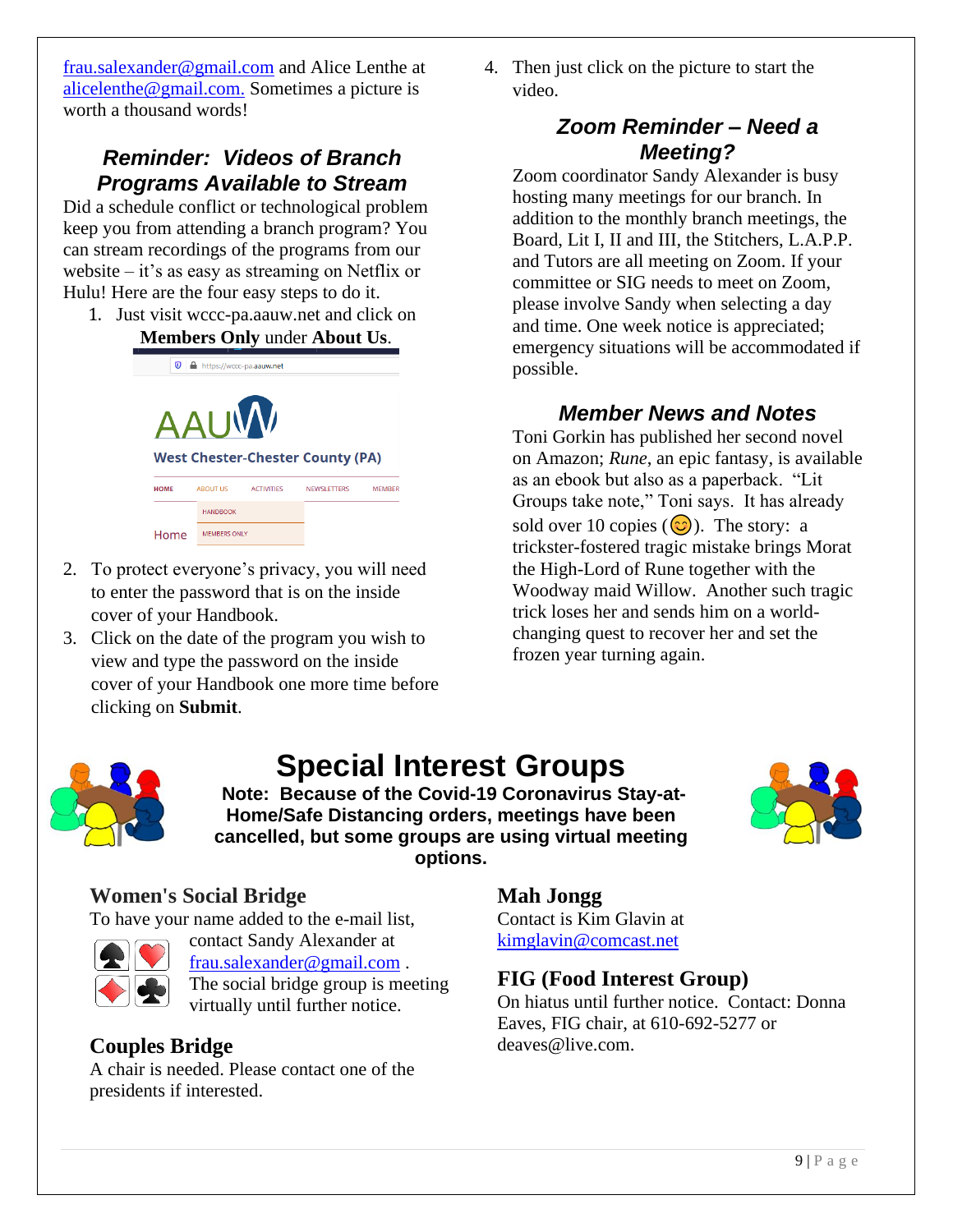#### **Book Groups:**

*AAUW branches are known for their book groups, and membership in a group often encourages continuing membership. The West Chester-Chester County Branch currently has three book discussion groups meeting in the day and one in the evening at different times of the month.* 

#### **LIT I: Daytime Literature Group**

Fiction & Nonfiction Lit I Book Group meets at 1:00 pm on the third Monday of the month. Lit I is using Zoom for virtual meetings. The schedule of books is posted on the chapter webpage. Contact: Janet Kane: [jfentonkane@gmail.com](mailto:jfentonkane@gmail.com) or 610-399-1149. The group will discuss *The Plum Tree* by Ellen Marie Wiseman on May 17.

#### **LIT II: Evening Literature Fiction & Nonfiction Book Group**

We meet on the third Wednesday of the month at 7:30 p.m. Right now we are meeting virtually; contact Jean Speiser [\(JeanSp@Gmail.com\)](mailto:JeanSp@Gmail.com) for the Zoom link. The group will discuss *American Dirt* by Jeanine Cumins on May 19.

### **LIT III: Daytime Fiction & Nonfiction Book Group**

This group meets on the first Tuesday of each month. The schedule is also posted on the chapter internet page. Contact: Carol Haaf 610- 793-5086 or [carolahaaf@verizon.net.](mailto:carolhaaf@verizon.net)

The group will discuss *The Red Address Book*  by Sofia Lundberg on May 4.

### **TIG (Travel Interest Group)**

The Travel Interest Group is on virtual only hiatus until conditions improve. Contacts are: Sandy Alexander [\(frau.salexander@gmail.com\)](mailto:frau.salexander@gmail.com), Mary Marco [\(Mary.m.marco@gmail.com\)](mailto:Mary.m.marco@gmail.com), or Jane McDowell [\(jlmcdowell@gmail.com\)](mailto:jlmcdowell@gmail.com).

#### **Walkers Group**

The group is not meeting as a group for now, but Walkers are encouraged to walk on their own and use safe distancing practices. Contact: Phyllis Dunn at *[dunn.phyllis@gmail.com](mailto:dunn.phyllis@gmail.com)*

#### **Stitchers Group**

Patricia Schultz will send reminders each week. Stitchers meet every Thursday from 10:00 a.m. to noon. Please mark your calendars and join us for creative stitching & interesting conversations! Contact Patricia to be added to the mailing list. [pls@patriciaschultz.com](mailto:pls@patriciaschultz.com)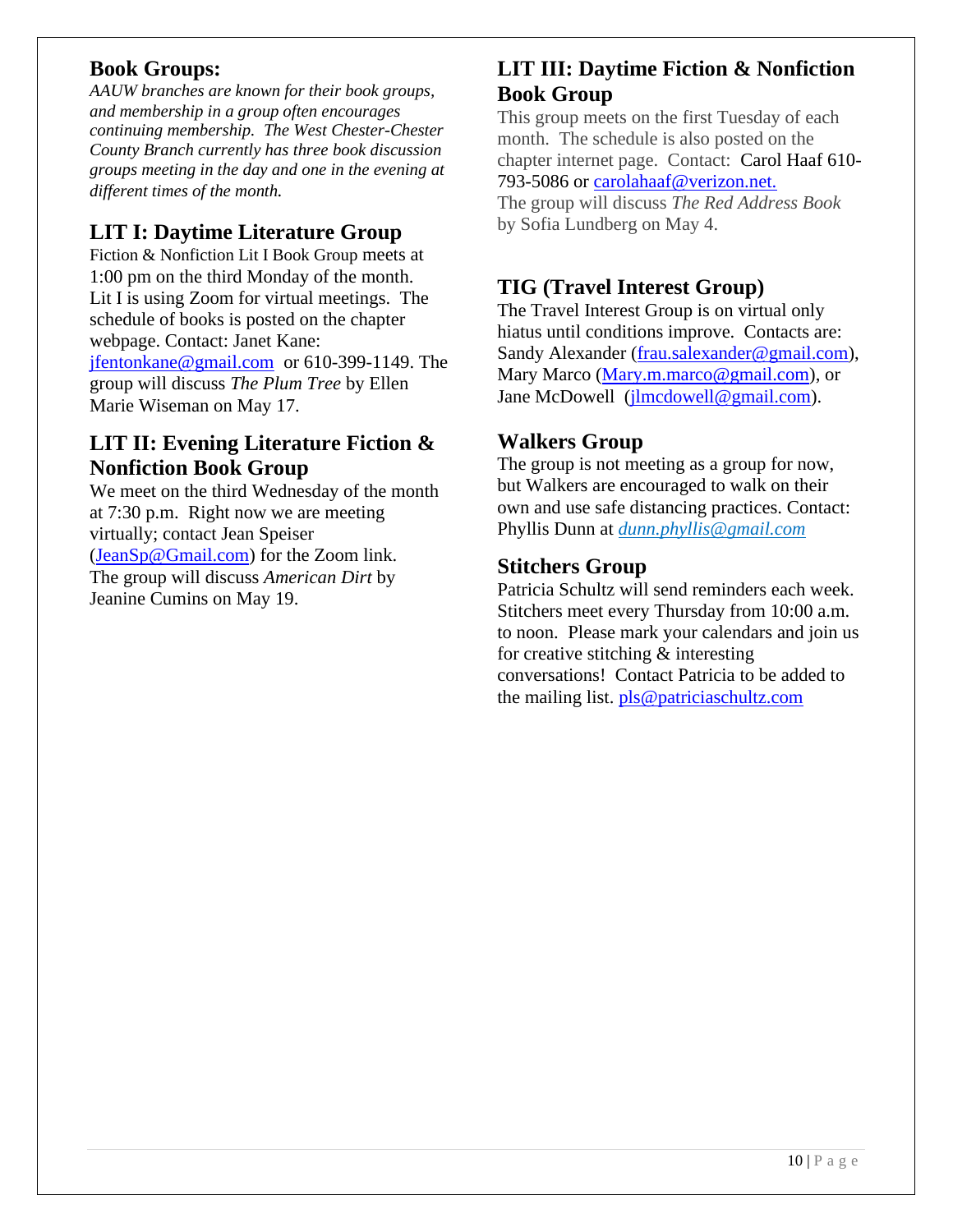| <b>AAUW West Chester-Chester County Branch</b>                                                                                                                                                                                     | <b>Renewal Form</b> | Date: the contract of the contract of the contract of the contract of the contract of the contract of the contract of the contract of the contract of the contract of the contract of the contract of the contract of the cont |           |  |
|------------------------------------------------------------------------------------------------------------------------------------------------------------------------------------------------------------------------------------|---------------------|--------------------------------------------------------------------------------------------------------------------------------------------------------------------------------------------------------------------------------|-----------|--|
| Please complete and return this form with your dues. If there is anything that you wish to be<br>kept confidential, please CIRCLE that item.<br><b>Please select only ONE of these</b>                                             | 2021-2022           |                                                                                                                                                                                                                                |           |  |
| National Paid Life Membership: \$26.00<br>Honorary Life (50 years) Membership:<br><b>Optional Donation: To the Branch</b>                                                                                                          |                     | Yearly Regular Membership: \$88.00 (national \$62, state \$10 and branch \$16)                                                                                                                                                 |           |  |
| *MAKE checks payable to AAUW West Chester-Chester County and mail to Patricia Schultz<br>(address below)                                                                                                                           |                     |                                                                                                                                                                                                                                | Total: \$ |  |
| <b>Name</b><br>Last                                                                                                                                                                                                                |                     | First                                                                                                                                                                                                                          |           |  |
| Preferred first name for handbook                                                                                                                                                                                                  | Name of             |                                                                                                                                                                                                                                |           |  |
| <b>Mailing Address</b>                                                                                                                                                                                                             |                     |                                                                                                                                                                                                                                |           |  |
|                                                                                                                                                                                                                                    |                     |                                                                                                                                                                                                                                |           |  |
|                                                                                                                                                                                                                                    |                     |                                                                                                                                                                                                                                |           |  |
|                                                                                                                                                                                                                                    |                     |                                                                                                                                                                                                                                |           |  |
|                                                                                                                                                                                                                                    |                     | Birthday M/D ________________                                                                                                                                                                                                  |           |  |
|                                                                                                                                                                                                                                    |                     |                                                                                                                                                                                                                                |           |  |
| Activities <b>Example 2018</b> Activities <b>Activities</b>                                                                                                                                                                        |                     | Other                                                                                                                                                                                                                          |           |  |
| How did you hear about AAUW: Friend (name)<br><b>Volunteer Experience/ Community</b>                                                                                                                                               |                     |                                                                                                                                                                                                                                |           |  |
| Send newsletter via e-mail? Yes____ use e-mail address above _____ No ____ use my mailing<br>address<br>Previous AAUW Member? __________ Member # ________ Branch? _______________<br>Offices held? _________________<br>Comments: |                     |                                                                                                                                                                                                                                |           |  |
| <b>Return Form and check to:</b><br><b>Patricia Schultz</b><br><b>Co-VP Membership</b><br>235 Chatham Way WCPA 19380<br>610-436-9752 $pls@patriciaschultz.com$                                                                     |                     | <i>Inquiries to:</i><br><b>Susan Skiles</b><br><b>Co-VP Membership</b><br>1033 N. New St. WCPA 19380<br>610-431-4278 whimziecieux@gmail.com                                                                                    |           |  |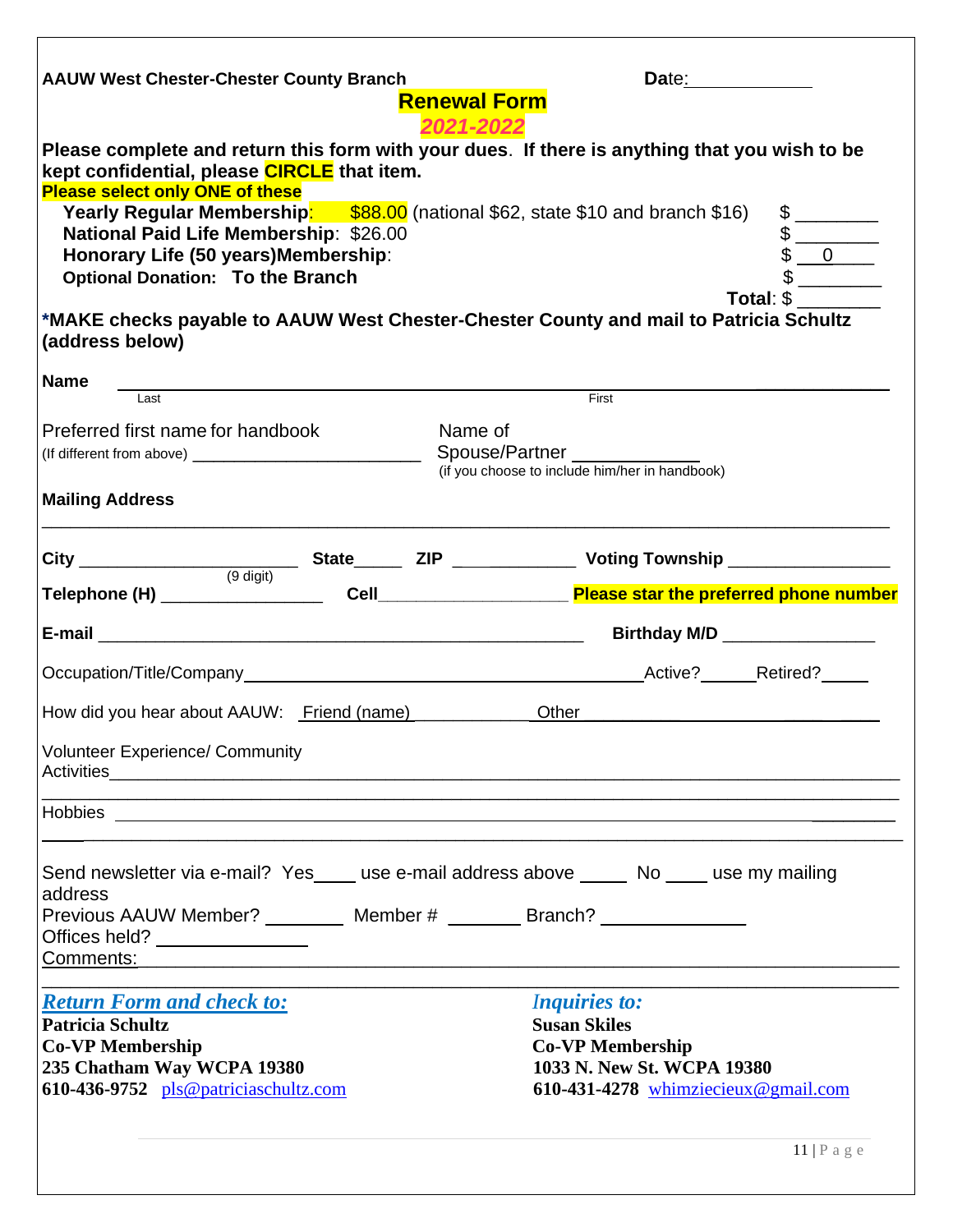#### **ACTIVITIES, INTEREST GROUPS AND PROJECTS OF AAUW WEST CHESTER-CHESTER COUNTY BRANCH**

| Name:                                         | <b>Please Check</b> |
|-----------------------------------------------|---------------------|
| <b>Alice Lawson Scholarship Fund</b>          |                     |
| <b>Annual Handbook</b>                        |                     |
| Book Club 1 (3rd Mon.(DAY)                    |                     |
| Book Club 2 (3rd Wed.( EVE)                   |                     |
| Book Club 3 1 <sup>st</sup> Tuesday (DAY)     |                     |
| <b>Branch Facebook Page</b>                   |                     |
| <b>Branch News &amp; Publicity</b>            |                     |
| <b>Branch Website</b>                         |                     |
| <b>Bridge</b>                                 |                     |
| <b>Community Outreach Programs</b>            |                     |
| <b>Food Interest Group (FIG)</b>              |                     |
| <b>Fundraising</b>                            |                     |
| <b>GETT (Girls &amp; Technology)</b>          |                     |
| <b>Historian</b>                              |                     |
| <b>Hospitality</b>                            |                     |
| <b>Laundromat Library League (LLL)</b>        |                     |
| <b>Legislation &amp; Public Policy (LAPP)</b> |                     |
| <b>Mahjongg</b>                               |                     |
| <b>Membership</b>                             |                     |
| <b>Newsletter Publication</b>                 |                     |
| <b>Nominating Committee</b>                   |                     |
| <b>The Stitchers</b>                          |                     |
| <b>Travel Interest Group (TIG)</b>            |                     |
| <b>Walkers</b>                                |                     |
| <b>WC Food Cupboard</b>                       |                     |